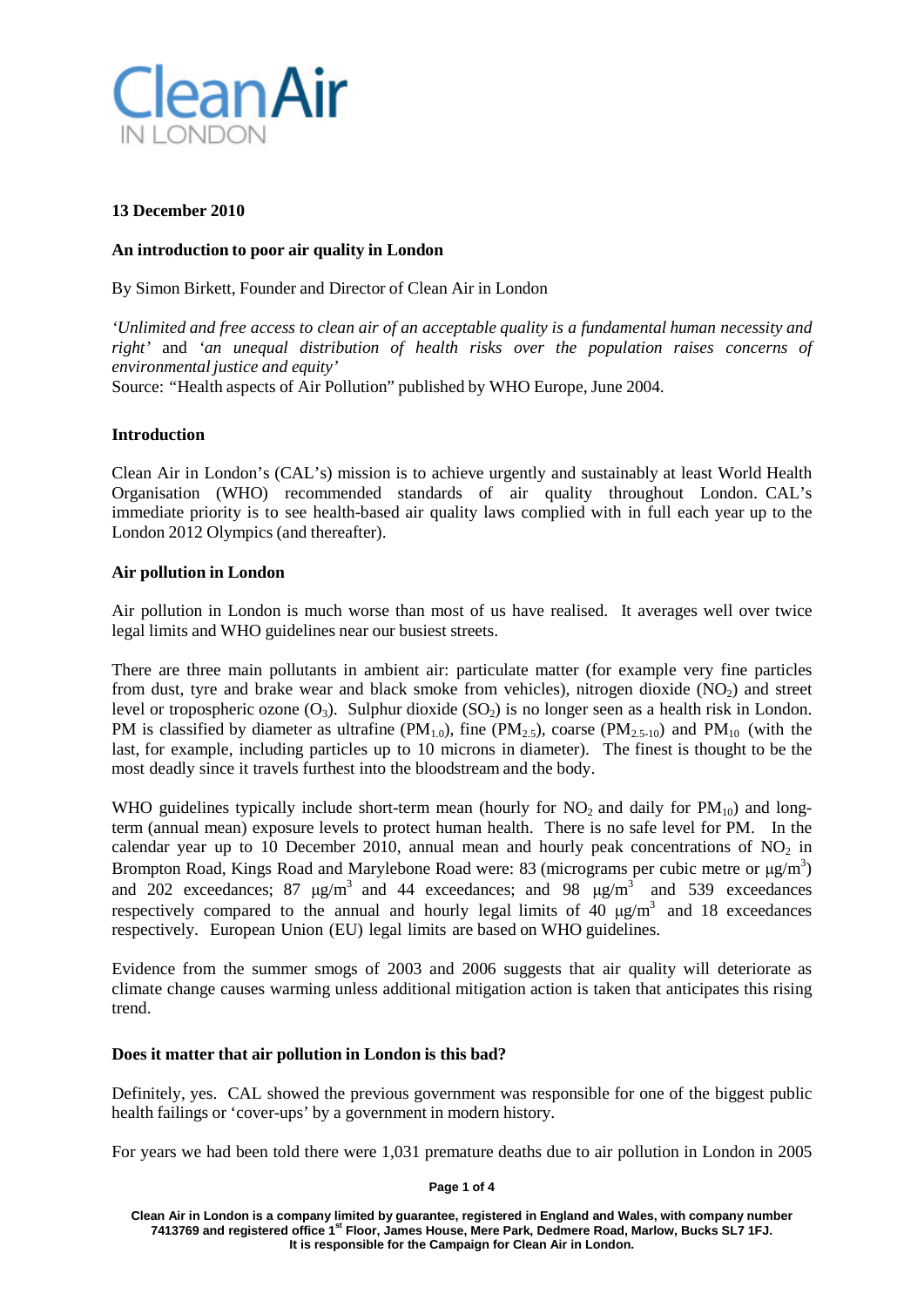

and some 12,000 to 24,000 per annum nationally. Research showed these estimates related to shortterm exposure with the former due to  $PM_{10}$  and the range comprising 8,100 from  $PM_{10}$ , 3,500 from SO<sub>2</sub> and 700 to 12,500 from  $O_3$ .

It was very odd though that the United States' Environmental Protection Agency and others had published estimates attributable to long-term exposure while the UK had not. With much help, CAL calculated there were 3,460 such deaths in London and 35,000 nationally in 2005.

Parliament's Environmental Audit Committee accepted these estimates saying: 'Air quality must be given a higher priority for government. Defra must raise the profile of the issue by publicising the latest data on premature deaths more widely and making clear the benefits of improving air quality'. The Mayor of London subsequently published an estimate of 4,267 premature deaths in London in 2008 attributable to long-term exposure to  $PM_{2.5}$  and the new government has confirmed that the national calculations are correct.

To put the above numbers in context, compare them with the number of people who died in London in the same period from road traffic accidents (i.e. 230) and the 617 people annually who are estimated to have died prematurely from workplace related passive smoking nationally before relevant legislation came into force. Each person dying prematurely due to poor air quality in London may do so up to nine years early (or worse).

During London's summer smog episode in August 2003 there were a total of between 46 and 212 premature deaths from  $O_3$  and 85 from  $PM_{10}$ . London's summer smog episode in July 2006 was likely to have resulted in a similar or greater number of premature deaths from  $O_3$ and a slightly lower number for  $PM_{10}$ . These numbers should be of great concern to those planning for the Olympic Games and Paralympic Games in 2012.

In summary, air pollution has been linked to cardiovascular and cardiopulmonary events as well as asthma, cancers and other health effects. Increasing obesity may make people more vulnerable to air pollution. The young and old are most vulnerable to poor air quality.

### **What causes bad air pollution?**

The Mayor of London has said that road transport was responsible for  $79\%$  of  $PM_{10}$  emissions in central London and around 80% of  $PM<sub>2.5</sub>$  emissions in London as a whole in 2008 and 41% of emissions of oxides of nitrogen (NOx) in London as a whole in 2008.

Emissions from diesel engines are a particular problem. Empirical evidence published by the government suggests that, like for like, diesel engines for passenger cars may produce 17 times as much particulate matter and 83% more NOx emissions than petrol cars for a carbon dioxide  $(CO<sub>2</sub>)$ reduction of 4% or less. Diesel vehicles with pre-Euro 1 engines may produce more than five times as much particulate matter as diesel vehicles with Euro 4 engines. The other main sources of harmful emissions include power stations, domestic natural gas, quarrying, construction and (outside London) agriculture. The proliferation of festival bonfires has also recently been recognised as a cause of more frequent air quality problems.

### **What are the likely solutions?**

We need mitigation and adaptation to tackle air pollution whether poor air quality or climate change

**Page 2 of 4**

**Clean Air in London is a company limited by guarantee, registered in England and Wales, with company number 7413769 and registered office 1st Floor, James House, Mere Park, Dedmere Road, Marlow, Bucks SL7 1FJ. It is responsible for the Campaign for Clean Air in London.**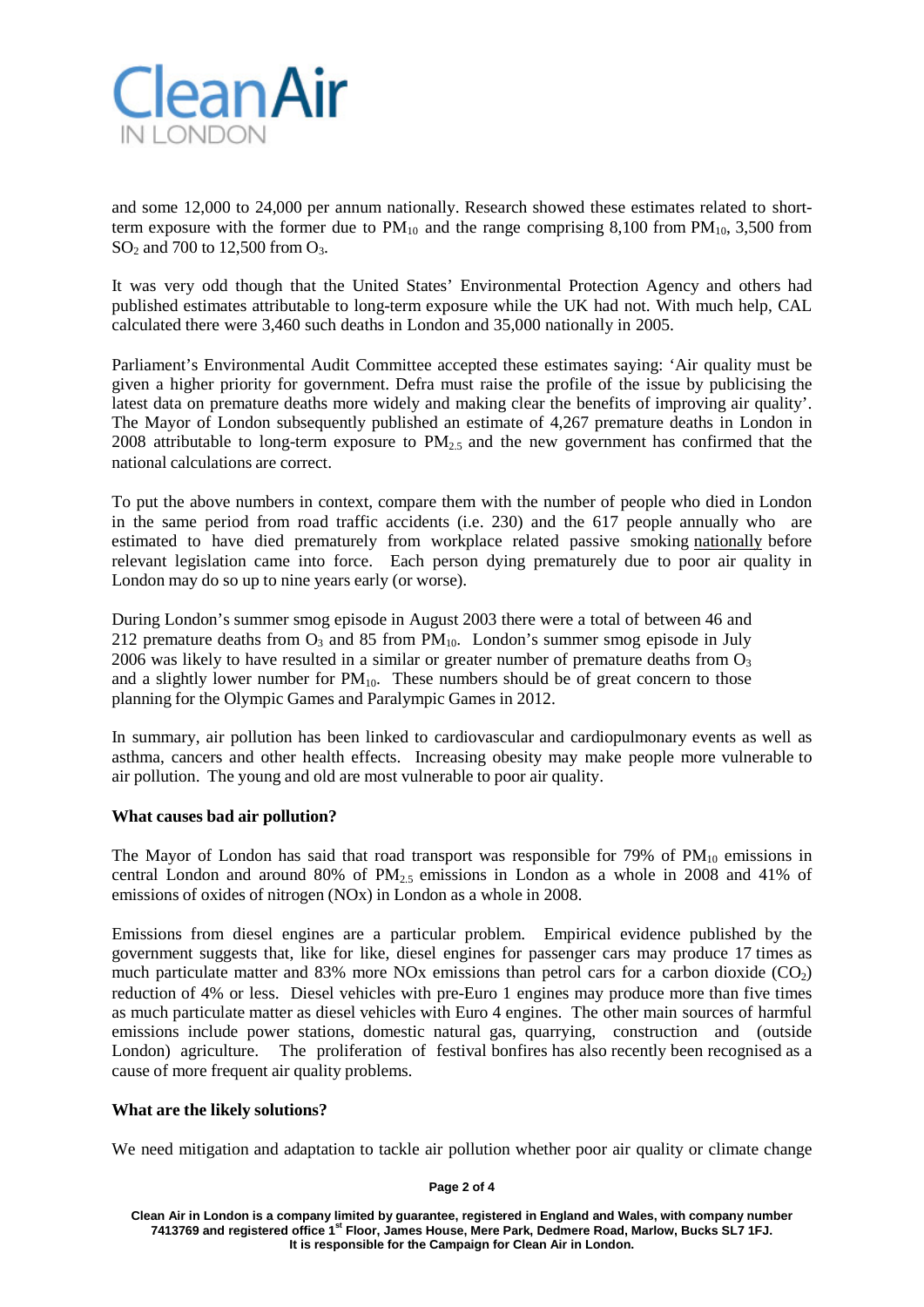

related. Mitigation means walking or cycling or using public transport rather than driving (particularly diesel vehicles) where possible to reduce air pollution for yourself and others. Adaptation includes walking or cycling down side streets rather than busy arterial roads.

Solutions split into two main categories:

- Non-traffic measures such as complying with the Best Practice Guidance on Demolition and Construction published jointly by the London Boroughs and the Mayor of London. Other measures needed include action to control the impact of biomass burning and micro-generation and the proliferation of festival bonfires; and
- Traffic related measures which can be split further into: Fewer and Smaller vehicles; and Cleaner vehicles. It is simplest to consider two overlapping circles: one for measures to reduce congestion and one to reduce harmful emissions.

Measures to reduce congestion include congestion charging and those to reduce harmful emissions include low emission zones (LEZs). The former can reduce emissions since vehicles travelling at 20 mph are roughly half as polluting as those travelling at 5 mph. The latter can reduce congestion by excluding some vehicles. Germany, for example, had some

40 inner city LEZ's in place by the end of 2009 with Berlin saying its LEZ has been the single most successful measure to improve air quality in the city. Measures to promote walking, cycling and the use of public transport clearly reduce both congestion and emissions.

CAL considers key solutions for London should include: the abatement of harmful emissions from buses and taxis; a Berlin style LEZ in inner London and around Heathrow; a boiler scrappage scheme; and a massive campaign to build public understanding of the dangers of poor air quality with advice on mitigation and adaptation. CAL is concerned that the Mayor's focus on buying new buses now (even hybrid) may distract from the need to comply (cheaply) with air quality laws in the short-term (e.g. through the fitting of selective catalytic reduction devices to 80% of London's 8,500 buses) and put infrastructure in place for a sustainable long-term solution (e.g. electric vehicles).

It is clear that successive governments have continued to hope for some 'silver bullet' to solve air quality problems (e.g. technology solutions such as tighter emission standards for vehicles) while it is clear the cheapest and most successful solutions will require bold political action and behavioural change.

### **Does the law protect us against poor air quality?**

Yes. Since 1999, EU legislation has required the UK, as a Member State, to achieve annual mean and daily limit values for  $PM_{10}$  (by 1 January 2005) and annual mean and hourly limit values for NO<sub>2</sub> (by 1 January 2010). These standards are based on WHO guidelines for air pollution. While objectives are set by the EU, there are no limit values for  $O_3$  since it is considered to be a transboundary problem (although there are other obligations for  $O_3$  e.g. on health warnings).

Limit values for  $PM_{10}$  have been breached in London every year since they entered into force. The government has reapplied to the European Commission for a time extension until 2011 to comply with these standards in London having had its previous application rejected in December 2009. [It is expecting to hear within weeks.]